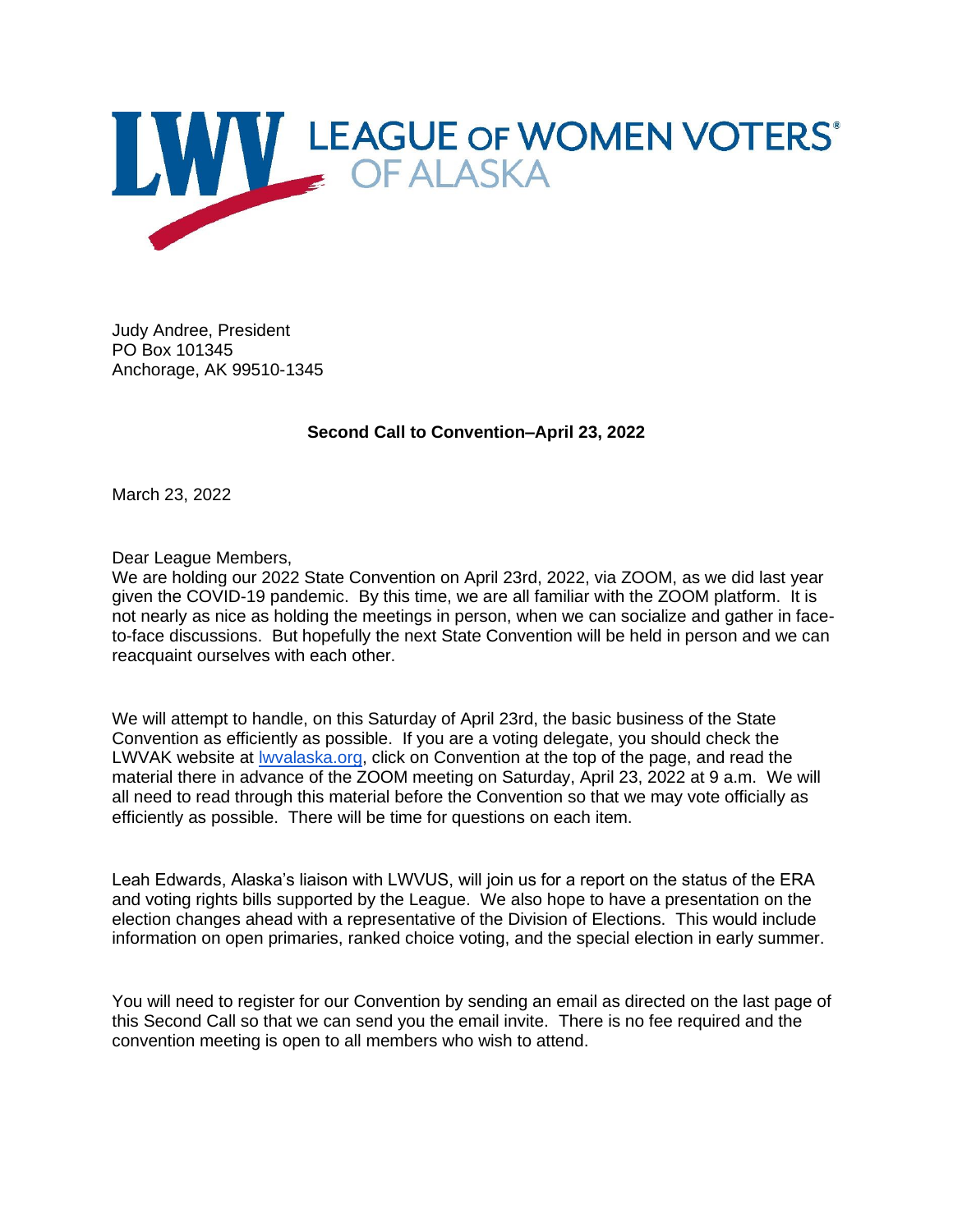I encourage all local League members to follow the LWVAK Facebook page as well as the local League Facebook pages. This is one way we can keep in touch across the vast Alaska landscape.

If you have any questions, please contact me: Judy Andree, [jagster42@gmail.com](mailto:jagster42@gmail.com) Judy Andree, President

# *Proposed FY 2022-2023 Program*

**The League of Women Voters of Alaska recommends the following proposed program for consideration at Convention:**

# **1. Retain the existing positions:**

**1. Campaign Finance and Public Disclosure (2010):** Supports public disclosure of campaign contributions of money, goods, or services as well as financial interests of public officials, both elected and appointed, to an independent commission with responsibility for monitoring and enforcement. Favors limitations on the length of political campaigns, time allowed for fundraising, amount of contributions, and the amount of expenditures.

**2. Capital Budget Process (1985):** Supports realistic budget preparation, clear project definition, use of standardized criteria for determination of need, and public involvement in the capital budget process. **3. Constitution - Amending the Alaska Constitution by Initiative (1998):** Opposes amending the Alaska Constitution by initiative. The Constitution should not attempt to address the everyday problems of running government. Laws and regulations more appropriately address such issues.

**4. Constitutional Convention (1982, reviewed 2010):** Opposes a constitutional convention at this time. **5. Legislative Process and Procedures (1993):** Supports a legislative system that is open, responsive,

representative, accessible, efficient, and accountable, with clearly delineated procedures.

**6. Statutory Initiative Process in Alaska (2001):** Supports the current process with recommendations for tightening requirements.

**7. Voter Registration (2014):** Supports a simple, efficient voter registration system that encourages maximum interest and participation while minimizing fraudulent voting practices*.*

**8. Energy (2013)** Favors the wise use and development of a variety of energy sources to ensure a sustainable long-term cultural, environmental, and economic future for Alaska and all Alaskans. Energy conservation and efficiency should be maximized through use of public education, energy research and the development of new energy techniques.

**9. Land Disposal (1980):** Supports a land disposal program within specific parameters, with continued emphasis on requiring land inventories, comprehensive land use plans, and public involvement and which allows for a variety of land uses.

**10. Land Use (1985):** Supports good land use planning by comprehensive plans, with coordination and cooperation among state, federal, municipal, and private landowners, with placement of responsibility for making and enforcing land use decisions on the lowest level of government immediately concerned with the land in question.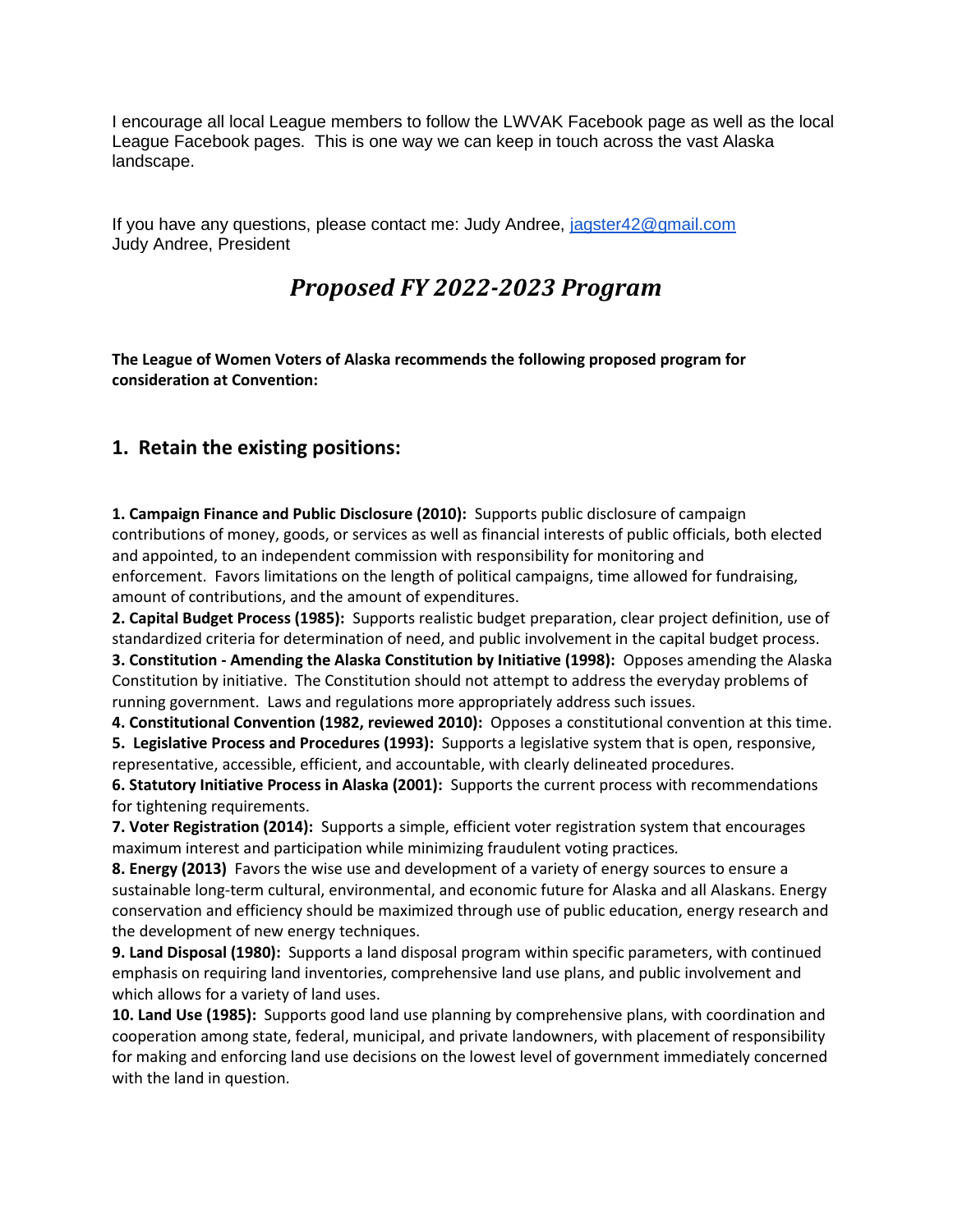**11. Career Education in Schools** (2010**):** Supports equal opportunities and respect for all students. Basic curricula should include problem-solving skills, interpersonal communications and tolerance skills and provide opportunities for specific technical training and career experience in addition to academic skills.

**12. Child Care and Early Childhood Education (Revised 2018):** Supports state and local policies, legislation and programs committed to safe, nurturing care which is a societal as well as a family responsibility, are responsive to diverse needs of children and their families available to all socioeconomic groups on an ability to pay basis, and paid parental leave as highly desirable.

**13. Domestic Violence and Sexual Assault (2018):** All individuals have the right to live in a fear-free environment, and to be safe from sexual assault, physical abuse, neglect; and psychological and emotional abuse, including busying and stalking.. A special degree of protection is needed for vulnerable, dependent people of any age*.* 

**14. Youth and Adolescent Needs (2011):** Supports comprehensive policies and services for youth. These services should be coordinated between all public and private agencies concerned with homelessness, education, vocational advancement, interpersonal relationships, mental and physical health, family stability, and peer empowerment.

**15. Landlord-Tenant Relation ships (1994, updated 2020):** Supports programs and policies to provide equal opportunity for access to housing without discrimination based on race, color, religion, or national origins, sexual orientation, or gender identity or expression. Supports an adequate supply of housing for low-income families. A uniform landlord-tenant act which specifies tenants' rights and landlord/tenant obligations is important to achieving this goal.

**16. School Finance (2016):** The State has the major responsibility for setting minimum education standards and for financing elementary and secondary schools in Alaska. However, local school districts in organized and unorganized boroughs should be required to contribute a percentage of the financial support and should have the major responsibility for decision making in the expenditure of funds. Public monies should NOT support student vouchers or Educational Savings Accounts (ESA's) that are allocated to private or for-profit schools or Educational Management Organizations (EMO's).

**17. Election Processes and Procedures (2015, 2019):** Supports elections that are free, fair, and accessible to all eligible voters and voting systems that are secure, accurate, recountable, and transparent. It speaks to Redistricting, Methods of Voting, Felon Rights, Voter ID Requirements at Polls, Voter Information, and Voting Security.

**18. Judicial Appointments (2016):** Strongly supports a judicial appointment and retention process that is merit-based, transparent, representative of and responsive to the public and to the Constitution of Alaska and the U.S.

# **2. Continue review/revision of the following positions:**

- 1. Campaign Finance and Public Disclosure (2010): Review for addition of any needed language to parallel Ballot Measure #2.
- 2. Legislative Processes and Procedures (1993)
- 3. Election Processes and Procedures (2015, 2019): Review for inclusion of ranked choice voting and voting by mail.

# **3. Recommended Study: New Comprehensive Position of Education**

To go forward, the study outlined below needs at least one volunteer from each local League to work with the study committee. The following proposal is based on work already completed by the Tanana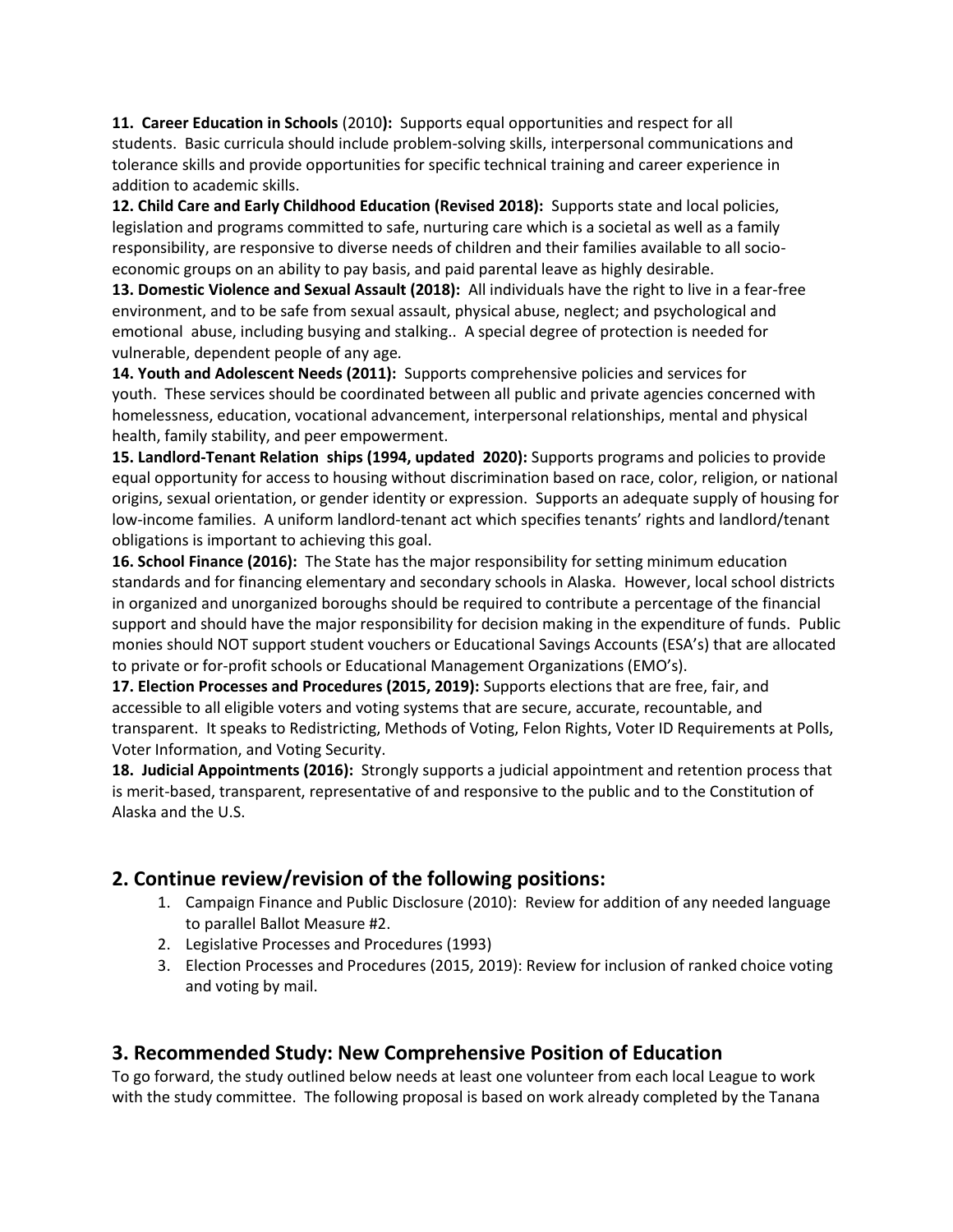Valley League in conjunction with Sue Sherif and Peg Cowan of the Juneau League. **The members of LWVAK should create a position on public education that does the following:**

- 1. Supports a comprehensive pre-kindergarten through twelfth grade public education in the Alaska system that meets the needs of individual students, challenges all students to reach their highest potential, develops patterns of lifelong learning and responsible citizenship. We support improvements in PreK-12 education to provide both equitable and sufficient opportunities to earn for all students.
- 2. Supports a robust and varied curriculum across all grade levels that includes STEM, career education, civics, and liberal arts.
- 3. Supports adequate funding of the University of Alaska, including student financial aid, that is stable, predictable, sustainable, and timely in order to provide a comprehensive system of public higher education that serves the personal, professional, and occupational goals of all adult Alaskans and advances the social, economic, and civic needs of the state.

#### **4. Recommended Emphasis Areas:**

- 1. Oppose Constitutional Convention
- 2. Provide education on ranked choice voting and open primaries
- 3. Monitor voting legislation at the state level and voting processes in general

# **Proposed Per Member Payment**

\$10.00 Per member \$5.00 Per second member of the household \$ 0 Students \$35 Member at Large

# **Proposed Budget FY 2022-2023 (\*\*\*Proposed Budget provided by email to members \*\*\*)**

# **Proposed Slate of Officers and Directors–FY 2022-2023**

Co-President \_\_\_\_\_\_\_\_\_\_\_\_\_\_\_ 1 year term expiring 2023 Co-President Sue Sherif (Tanana) 1 year term expiring 2023 Vice President Marianne Mills (Jnu) 1 year term expiring 2023 Secretary Sandra Garrity (CKP) 2 year term expiring 2024 Past-President Judy Andree (Jnu) 1 year term expiring 2023 Director Therese Lewandowski (CKP) 2 year term expiring 2024 Director Shari George (TV) 2 year term expiring 2024 Director Gayle Garrigues (TV) 1 year left of term expiring 2023 Director Cathleen Rolph (CKP) 1 year left of term expiring 2023